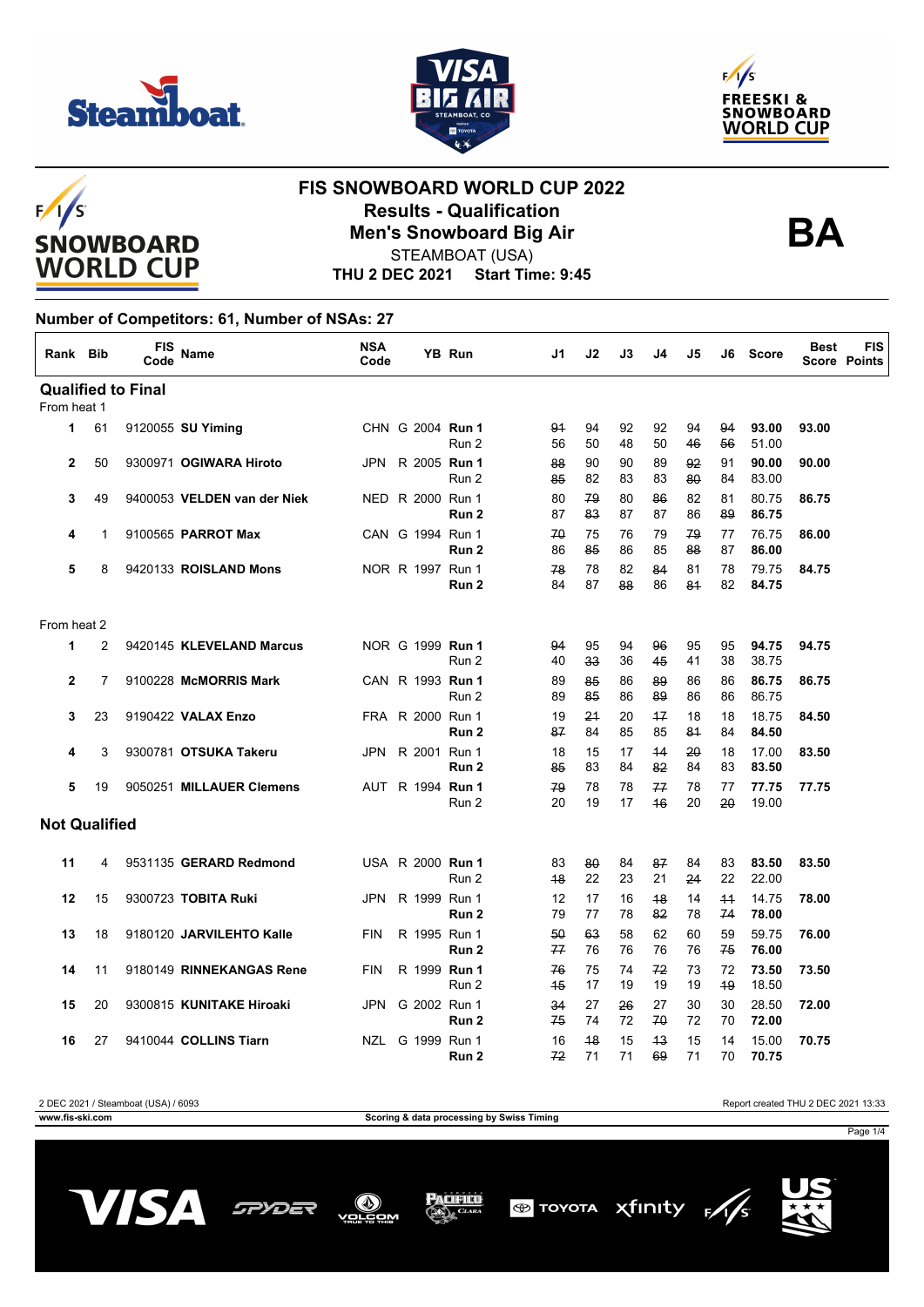

 $F/1/S$ 





# **SNOWBOARD WORLD CUP**

#### **FIS SNOWBOARD WORLD CUP 2022 Results - Qualification Men's Snowboard Big Air**



STEAMBOAT (USA)

| <b>THU 2 DEC 2021</b> | Start Time: 9:45 |
|-----------------------|------------------|
|                       |                  |

| Rank | Bib | FIS<br>Code                         | <b>Name</b>                  | <b>NSA</b><br>Code |  | YB Run                           | J1       | J2         | J3                            | J4       | J5       | J6                    | <b>Score</b>                        | <b>Best</b> | FIS<br><b>Score Points</b> |
|------|-----|-------------------------------------|------------------------------|--------------------|--|----------------------------------|----------|------------|-------------------------------|----------|----------|-----------------------|-------------------------------------|-------------|----------------------------|
| 17   | 38  |                                     | 9531194 FITZSIMONS Sean      |                    |  | USA R 2000 Run 1<br>Run 2        | 57<br>72 | 55<br>72   | 62<br>70                      | 65<br>69 | 58<br>69 | 53<br>66              | 58.00<br>70.00                      | 70.00       |                            |
| 18   | 35  |                                     | 9420146 OLIMSTAD Markus      |                    |  | NOR G 1994 Run 1<br>Run 2        | 70<br>19 | 70<br>23   | 70<br>43                      | 68<br>25 | 70<br>15 | 69<br>16              | 69.75<br>18.25                      | 69.75       |                            |
| 19   | 52  |                                     | 9290318 FRAMARIN Loris       | ITA.               |  | R 1998 Run 1<br>Run 2            | 68<br>18 | 67<br>9    | 64<br>16                      | 67<br>20 | 68<br>21 | 67<br>17              | 67.25<br>17.75                      | 67.25       |                            |
| 20   | 43  |                                     | 9531350 CANTER Jake          |                    |  | USA G 2003 Run 1<br>Run 2        | 63<br>56 | 66<br>55   | 67<br>58                      | 67<br>65 | 67<br>62 | 66<br>58              | 66.50<br>58.50                      | 66.50       |                            |
| 21   | 55  |                                     | 9500160 MATHISEN William     |                    |  | SWE G 2003 Run 1<br>Run 2        | 65<br>61 | 69<br>68   | 68<br>67                      | 64<br>62 | 66<br>65 | 65<br>64              | 66.00<br>64.50                      | 66.00       |                            |
| 22   | 6   |                                     | 9531369 HENRICKSEN Dusty     |                    |  | USA G 2003 Run 1<br>Run 2        | 67<br>37 | 65<br>45   | 66<br>39                      | 66<br>44 | 63<br>39 | 64<br>42              | 65.25<br>41.00                      | 65.25       |                            |
| 23   | 33  |                                     | 9480582 KHADARIN Vladislav   |                    |  | RUS R 1998 <b>Run 1</b><br>Run 2 | 64<br>19 | 65<br>$+7$ | 64<br>23                      | 67<br>24 | 63<br>23 | 65<br>21              | 64.50<br>21.50                      | 64.50       |                            |
| 23   | 10  |                                     | 9100477 TOUTANT Sebastien    |                    |  | CAN G 1992 Run 1<br>Run 2        | 29<br>66 | 20<br>61   | 28<br>62                      | 22<br>65 | 28<br>65 | $30^{\circ}$<br>67    | 26.75<br>64.50                      | 64.50       |                            |
| 25   | 26  |                                     | 9100693 JOBIN Francis        |                    |  | CAN R 1998 Run 1<br>Run 2        | 20<br>60 | 42<br>64   | 14<br>72                      | 14<br>63 | 19<br>64 | 19<br>63              | 16.50<br>63.50                      | 63.50       |                            |
| 26   | 44  |                                     | 9420140 TISCHENDORF Fridtjof |                    |  | NOR R 1997 Run 1<br>Run 2        | 62<br>65 | 59<br>61   | 61<br>62                      | 60<br>61 | 59<br>61 | 57<br>60              | 59.75<br>61.25                      | 61.25       |                            |
| 27   | 24  |                                     | 9531163 WINKELMANN Luke      |                    |  | USA R 2000 <b>Run 1</b><br>Run 2 | 60<br>40 | 62<br>15   | 60<br>17                      | 63<br>48 | 60<br>16 | 62<br>17              | 61.00<br>16.25                      | 61.00       |                            |
| 28   | 22  |                                     | 9200135 VOCKENSPERGER Leon   |                    |  | GER R 1999 Run 1<br>Run 2        | 58<br>22 | 57<br>20   | 56<br>21                      | 58<br>18 | 59<br>47 | 58<br>17              | 57.75<br>19.00                      | 57.75       |                            |
| 29   | 9   |                                     | 9531095 CROUCH Brock         |                    |  | USA R 1999 Run 1<br>Run 2        | 63<br>33 | 60<br>33   | 56<br>36                      | 56<br>35 | 57<br>34 | 55<br>35              | 57.25<br>34.25                      | 57.25       |                            |
| 30   | 13  |                                     | 9101066 BREARLEY Liam        |                    |  | CAN G 2003 Run 1<br>Run 2        | 48<br>8  | 59<br>9    | 55<br>14                      | 59<br>15 | 58<br>46 | 56<br>8               | 57.00<br>11.50                      | 57.00       |                            |
| 31   | 34  |                                     | 9200131 VICKTOR Noah         |                    |  | GER G 2001 Run 1<br>Run 2        | 57<br>30 | 56<br>27   | 54<br>33                      | 57<br>31 | 58<br>32 | 57<br>33              | 56.75<br>31.50                      | 56.75       |                            |
| 32   | 56  |                                     | 9240028 FRICZ Botond Istvan  |                    |  | HUN G 2000 Run 1<br>Run 2        | 49<br>54 | 43<br>56   | 42<br>54                      | 42<br>56 | 42<br>57 | 46<br>56              | 43.25<br>55.50                      | 55.50       |                            |
| 33   | 21  |                                     | 9290268 LAUZI Emiliano       | <b>ITA</b>         |  | G 1994 Run 1<br>Run 2            | 66<br>35 | 58<br>37   | 54<br>44                      | 52<br>37 | 54<br>39 | 54<br>34              | 54.50<br>37.00                      | 54.50       |                            |
| 34   | 60  |                                     | 9220101 COCKRELL Billy       |                    |  | GBR R 1999 Run 1<br>Run 2        | 55<br>6  | 55<br>6    | 50<br>5                       | 51<br>5  | 50<br>9  | 61<br>6               | 52.75<br>5.75                       | 52.75       |                            |
| 35   | 40  |                                     | 9510413 JUNKER Jonas         | SUI                |  | G 2000 Run 1<br>Run 2            | 46<br>10 | 50<br>11   | 52<br>11                      | 56<br>11 | 56<br>46 | 49<br>9               | 51.75<br>10.75                      | 51.75       |                            |
| 36   | 36  |                                     | 9500081 MATTSSON Niklas      |                    |  | SWE R 1992 Run 1<br>Run 2        | 55<br>28 | 52<br>26   | 50<br>29                      | 48<br>29 | 49<br>31 | 46<br>33 <sub>o</sub> | 49.75<br>29.25                      | 49.75       |                            |
| 37   | 25  |                                     | 9310011 MILENKOVIC Matija    |                    |  | SRB G 2001 Run 1<br>Run 2        | 5<br>50  | 8<br>46    | $\overline{\mathbf{3}}$<br>46 | 6<br>45  | 5<br>46  | 6<br>42               | 5.50<br>45.75                       | 45.75       |                            |
|      |     | 2 DEC 2021 / Steamboat (USA) / 6093 |                              |                    |  |                                  |          |            |                               |          |          |                       | Report created THU 2 DEC 2021 13:33 |             |                            |

**www.fis-ski.com Scoring & data processing by Swiss Timing**

Page 2/4







PACIFICO





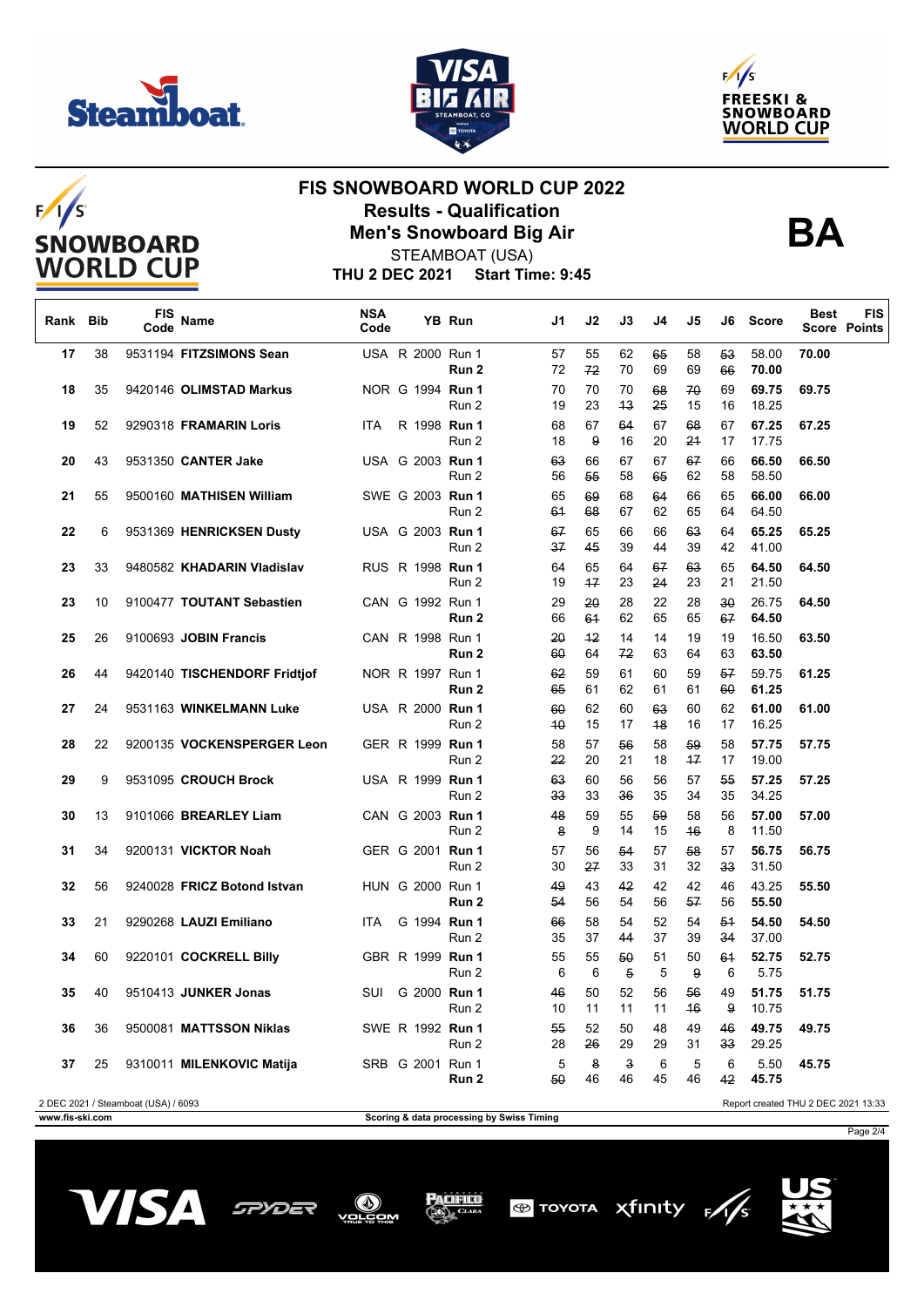

 $F/I/S$ 

**SNOWBOARD WORLD CUP** 





### **FIS SNOWBOARD WORLD CUP 2022 Results - Qualification Men's Snowboard Big Air**



STEAMBOAT (USA)

**THU 2 DEC 2021 Start Time: 9:45**

| Rank Bib        |    | FIS<br>Code                         | Name                                        | <b>NSA</b><br>Code |  | YB Run                                    | J1                    | J2         | J3                          | J4         | J5       | J6         | <b>Score</b>                        | <b>Best</b> | <b>FIS</b><br><b>Score Points</b> |
|-----------------|----|-------------------------------------|---------------------------------------------|--------------------|--|-------------------------------------------|-----------------------|------------|-----------------------------|------------|----------|------------|-------------------------------------|-------------|-----------------------------------|
| 38              | 31 |                                     | 9040200 COX Matthew                         |                    |  | AUS R 1998 Run 1<br>Run 2                 | 30<br>58              | 28<br>56   | 32<br>39                    | 40<br>42   | 39<br>42 | 33<br>41   | 33.50<br>45.25                      | 45.25       |                                   |
| 39              | 5  |                                     | 9531130 CORNING Chris                       |                    |  | USA G 1999 Run 1 bsT14<br>Run 2           | 48<br>17              | 45<br>43   | 43<br>13                    | 44<br>15   | 44<br>18 | 43<br>48   | 44.00<br>15.75                      | 44.00       |                                   |
| 40              | 46 |                                     | 9380038 BRCIC Dante                         |                    |  | CRO R 2004 Run 1<br>Run 2                 | 42<br>39              | 41<br>37   | 41<br>39                    | 40<br>38   | 40<br>38 | 41<br>38   | 40.75<br>38.25                      | 40.75       |                                   |
| 41              | 57 |                                     | 9700047 JAROS Samuel                        |                    |  | SVK G 2001 Run 1<br>Run 2                 | 43<br>13              | 42<br>42   | 40<br>17                    | 39<br>16   | 36<br>22 | 36<br>19   | 39.25<br>16.25                      | 39.25       |                                   |
| 42              | 59 |                                     | 9030049 CHIARADIO de la IGLESIA<br>Federico |                    |  | ARG R 1997 Run 1<br>Run 2                 | 36<br>10              | 35<br>44   | 38<br>7                     | 37<br>3    | 37<br>2  | 37<br>3    | 36.75<br>5.75                       | 36.75       |                                   |
| 43              | 51 |                                     | 9510412 HOFMANN Patrick                     | <b>SUI</b>         |  | G 2001 Run 1<br>Run 2                     | 38<br>20              | 32<br>22   | 40<br>26                    | 36<br>24   | 35<br>26 | 34<br>24   | 35.75<br>24.00                      | 35.75       |                                   |
| 44              | 58 |                                     | 9150266 HRONES Jakub                        |                    |  | CZE G 2004 Run 1<br>Run 2                 | 10<br>40              | $+2$<br>37 | 10<br>32                    | 10<br>34   | 8<br>34  | 9<br>37    | 9.75<br>35.50                       | 35.50       |                                   |
| 45              | 39 |                                     | 1064997 SMITS Seppe                         |                    |  | BEL G 1991 Run 1<br>Run 2                 | 32<br>$\overline{f}$  | 30<br>9    | 38<br>11                    | 33<br>44   | 32<br>9  | 31<br>8    | 32.00<br>9.25                       | 32.00       |                                   |
| 46              | 41 |                                     | 9530894 MACK Kyle                           |                    |  | USA G 1997 Run 1<br>Run 2                 | 25<br>$6\overline{6}$ | 25<br>11   | 24<br>9                     | 26<br>12   | 27<br>14 | 24<br>44   | 25.00<br>11.50                      | 25.00       |                                   |
| 47              | 37 |                                     | 9300738 HAMADA Kaito                        |                    |  | JPN G 1999 Run 1<br>Run 2                 | 24<br>11              | 24<br>10   | 24<br>$\boldsymbol{\theta}$ | 24<br>7    | 29<br>11 | 26<br>$+2$ | 24.50<br>9.75                       | 24.50       |                                   |
| 48              | 16 |                                     | 9531241 HENKES Justus                       |                    |  | USA R 2001 Run 1<br>Run 2                 | 23<br>17              | 28<br>22   | 22<br>21                    | 20<br>20   | 19<br>28 | 45<br>$+2$ | 21.00<br>20.00                      | 21.00       |                                   |
| 49              | 12 |                                     | 9300804 KIMATA Ryoma                        |                    |  | JPN R 2002 Run 1<br>Run 2                 | 44<br>18              | 17<br>18   | 23<br>23                    | 17<br>43   | 22<br>25 | 19<br>21   | 18.75<br>20.00                      | 20.00       |                                   |
| 50              | 32 |                                     | 9480456 MATVEEV Mikhail                     |                    |  | RUS G 1996 Run 1<br>Run 2                 | $+2$<br>14            | 16<br>$+2$ | 19<br>22                    | 23<br>25   | 17<br>23 | 15<br>18   | 16.75<br>19.25                      | 19.25       |                                   |
| 50              | 28 |                                     | 9560205 MEKINC Naj                          |                    |  | SLO G 2001 Run 1<br>Run 2                 | 45<br>44              | 15<br>14   | 20<br>17                    | 22<br>22   | 24<br>23 | 20<br>20   | 19.25<br>18.25                      | 19.25       |                                   |
| 52              | 29 |                                     | 9050254 AMSUESS Moritz                      |                    |  | AUT G 1998 Run 1<br>Run 2                 | 43<br>40              | 19<br>12   | 25<br>49                    | 16<br>13   | 20<br>17 | 19<br>10   | 18.50<br>13.00                      | 18.50       |                                   |
| 53              | 47 |                                     | 9531294 RETZLAFF Dave                       |                    |  | USA R 1999 Run 1<br>Run 2                 | 6<br>6                | 12<br>9    | 18<br>46                    | 49<br>14   | 15<br>12 | 13<br>15   | 14.50<br>12.50                      | 14.50       |                                   |
| 54              | 54 |                                     | 9180118 REHNBERG Mikko                      | <b>FIN</b>         |  | R 1997 Run 1<br>Run 2                     | $+4$<br>46            | 14<br>14   | 14<br>15                    | 13<br>$+1$ | 16<br>14 | 46<br>12   | 14.25<br>13.75                      | 14.25       |                                   |
| 55              | 17 |                                     | 9510288 BOESIGER Jonas                      | SUI                |  | R 1995 Run 1<br>Run 2                     | 8                     | 13         | 12                          | 12         | 13       | 43         | 12.50<br><b>DNS</b>                 | 12.50       |                                   |
| 56              | 30 |                                     | 9531486 BULLOCK-WOMBLE Fynn                 |                    |  | USA R 2005 Run 1<br>Run 2                 | 40<br>9               | 43<br>11   | 12<br>12                    | 12<br>13   | 11<br>12 | 12<br>43   | 11.75<br>12.00                      | 12.00       |                                   |
| 57              | 62 |                                     | 9320212 LEE Dongheon                        |                    |  | KOR R 2006 Run 1<br>Run 2                 | 9<br>8                | 46<br>43   | 11<br>10                    | 9<br>8     | 11<br>9  | 14<br>11   | 11.25<br>9.50                       | 11.25       |                                   |
| 58              | 42 |                                     | 9490214 ARAGON Jose Antonio                 |                    |  | ESP G 2000 Run 1<br>Run 2                 | 13<br>5               | 44<br>7    | 11<br>8                     | 9<br>7     | 10<br>8  | 10<br>6    | 11.00<br>7.00                       | 11.00       |                                   |
| www.fis-ski.com |    | 2 DEC 2021 / Steamboat (USA) / 6093 |                                             |                    |  | Scoring & data processing by Swiss Timing |                       |            |                             |            |          |            | Report created THU 2 DEC 2021 13:33 |             |                                   |

**Scoring & data processing by Swiss Timing** 

Page 3/4







Pacifico